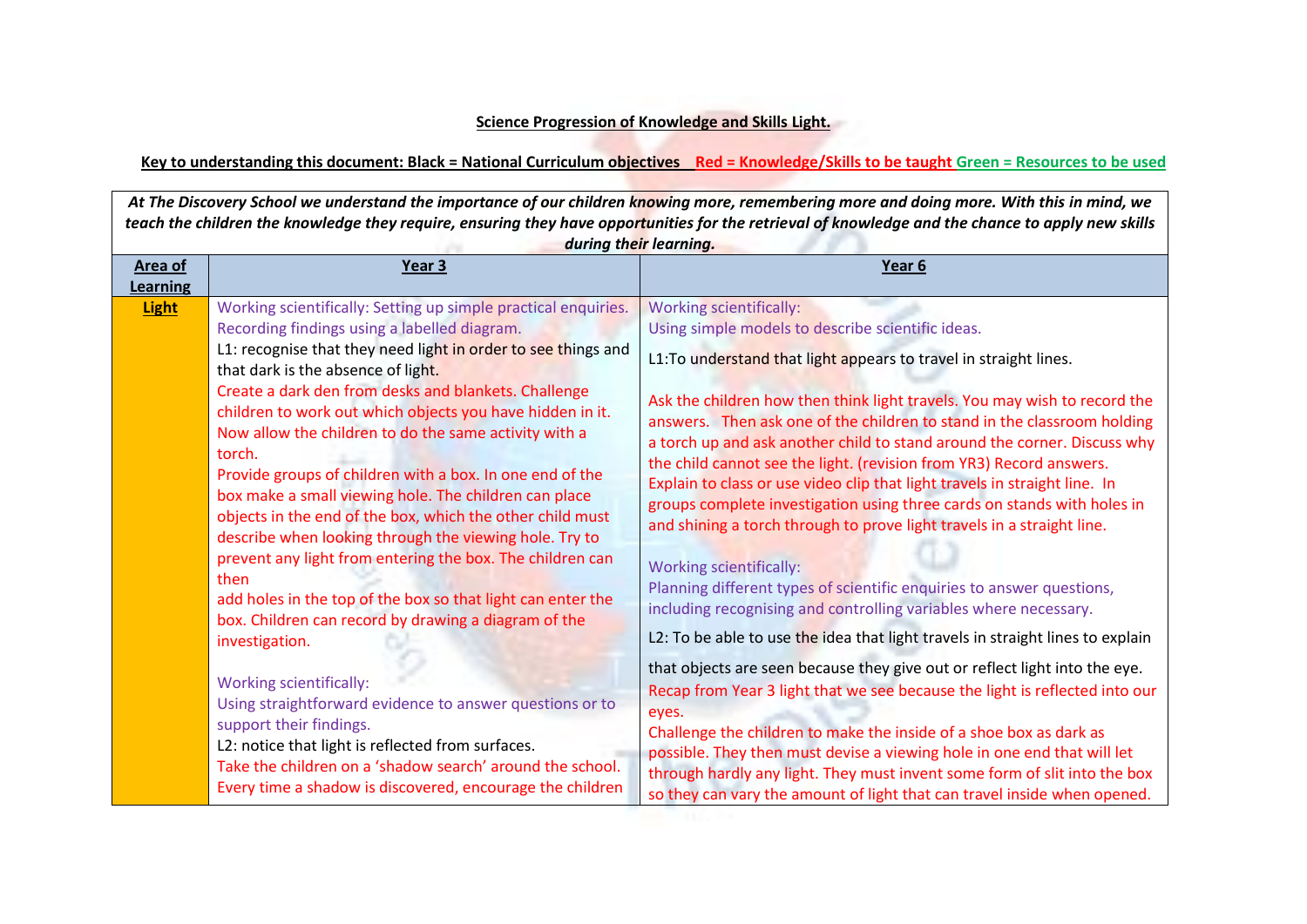| to indicate the light source/s and the object that is blocking | Once children have explored viewing objects in their boxes with varying        |
|----------------------------------------------------------------|--------------------------------------------------------------------------------|
| the light from that source/s.                                  | amounts of light, encourage them to use cut out arrows to show the             |
|                                                                | direction and journey of the light.                                            |
| Provide children with the opportunity to make shadows          | Working scientifically: Recording data of increasing complexity using a        |
| with torches.                                                  | labelled diagram.                                                              |
|                                                                | L3: To be able to explain that we see things because light travels from        |
|                                                                | light sources to our eyes or from light sources to objects and then to our     |
| Try to establish with children that dark shadows indicate      | eyes.                                                                          |
| that there is very little light bouncing off of that place     | Children use toys, mirror, torch, ribbon to model how light travels from       |
| (maybe none). Conversely, where there are no shadows,          | light source to our eyes. Keeping the ribbon straight as a reminder or         |
| this is where light is being bounced off of objects            | how light travels. Record this in their books.                                 |
| (reflected).                                                   | Then test which material is best for reflecting light using a torch. Children  |
|                                                                | record answers.                                                                |
| <b>Class/ teacher demonstration</b>                            |                                                                                |
| The teacher holds a torch and uses spaghetti to represent a    | Use the idea that light travels in straight lines to explain why shadows       |
| ray of light. The children make a human ray of light by        |                                                                                |
| holding a piece of spaghetti to create a straight line. The    | have the same shape as the objects that cast them.                             |
| class aim for an object e.g. a chair. The person who is at the | In pairs, one of the children can hold a small opaque square shape a few       |
| end of the line (closest to the object) must break their       | centimetres above a piece of white paper on a table surface. The other         |
| piece of spaghetti to show some of the light has been          | child can hold a torch above the square so that it shines down at it. The      |
| absorbed. The children then discuss how the light cannot       | children can then use spaghetti to show the path of the light from the         |
| pass through the object. Some can be absorbed, and some        | torch and around the square. They could draw the shape created by              |
| can bounce off (reflected). Discuss that as light cannot pass  | where the spaghetti has touched the paper (i.e. a square).                     |
| through the object a shadow is formed behind it.               | To increase the challenge, ask the child to make another drawing on the        |
|                                                                | paper of a square when the square shape is moved a particular distance         |
| Working Scientifically: Using straightforward scientific       | towards the torch.                                                             |
| evidence to answer questions and support findings.             |                                                                                |
| L3:Recognise that light from the sun can be dangerous and      | Working scientifically: Using simple models to describe scientific ideas.      |
| that there are ways to protect their eyes.                     |                                                                                |
| Children learn about different ways in which exposure to       | L4: To be able to use the idea that light travels in straight lines to explain |
| the Sun can be dangerous to humans. Children explain, and      | that objects are seen because they give out or reflect light into the eye.     |
| illustrate, ways in which the Sun can damage our eyes and      | Children make a periscope.                                                     |
| skin and ways that this damage can be minimised.               |                                                                                |
|                                                                |                                                                                |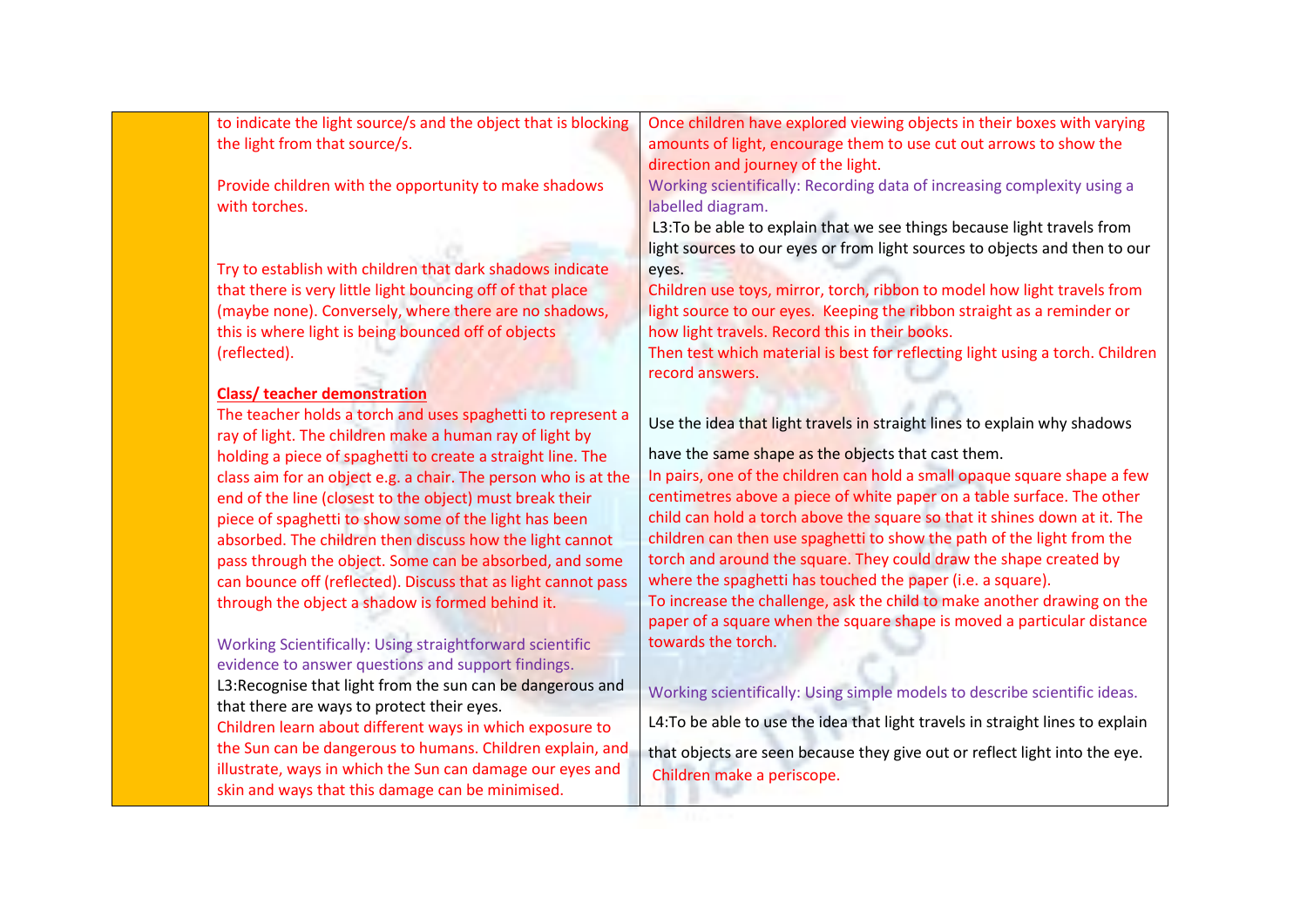## Working scientifically: To make a prediction. Asking relevant questions and using different types of scientific enquiry to answer them.

L4: Recognise that shadows are formed when the light from a light source is blocked by an opaque object. Children understand and investigate that light cannot pass through opaque objects. Children try to find out how much light will pass through different materials. They will have to think about how they will reduce the amount of interfering light. It could be that make a hole in the end of a shoe box in which to shine their torch. Children make a prediction of which objects they think light will pass through/not.

## Working scientifically:

Reporting on findings from enquiries.

L5: Find patterns in the way that the size of shadows change.

Children to make their own puppets and create shadows using these. Children set up an investigation to see how they can change the size of the shadow of the puppet.

Challenge children to model what happens to the length of shadow of a person as they approach a street lamp, walk under it and then walk further away.

Take the class outside and choose a volunteer. Draw around their shadow with chalk and measure it. Using different colour chalks ask the ch to turn around, take steps forward etc to see how the shadow changes. They might be

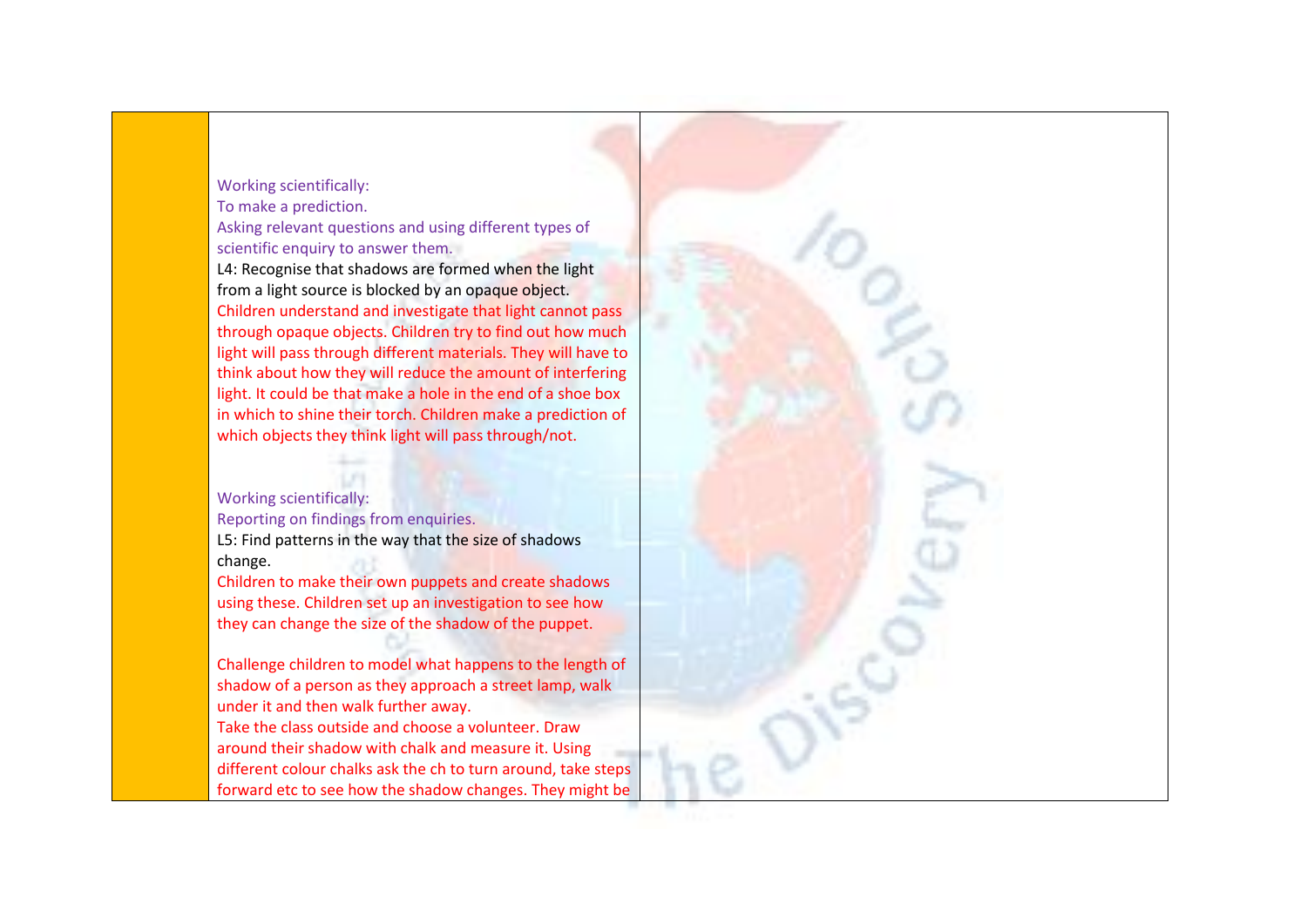|                                | able to do this with a shoe box, by shining their torch (the<br>street light) through a hole in the lid. A Plasticine person<br>could pass through the box; going under the 'lamp'.<br>Children draw simple conclusions from their investigation. |                                                                                                                                                                                                                                                                                                                                                 |
|--------------------------------|---------------------------------------------------------------------------------------------------------------------------------------------------------------------------------------------------------------------------------------------------|-------------------------------------------------------------------------------------------------------------------------------------------------------------------------------------------------------------------------------------------------------------------------------------------------------------------------------------------------|
| <b>Key</b><br>Vocabulary       | Light source<br>Opaque<br>Translucent<br>Transparent<br>Shadow<br>Reflect<br>Protection                                                                                                                                                           | Simple comparisons: dark, dull, bright, very bright<br>Comparative vocabulary: brighter, duller, and darker<br>Superlative vocabulary: brightest, dullest, and darkest<br>Opaque, translucent, transparent<br>Shadow - block, absence of light<br>Reflect - bounce, mirror, reflection<br>See - light source<br>Sun - sunset, sunrise, position |
| <b>Key</b><br><b>Resources</b> | <b>Torches</b><br>Shoe boxes<br>Sheets/blankets<br>Puppet making materials (e.g. lolly sticks)<br>Spaghetti                                                                                                                                       | A range of equipment used for observing and measuring<br><b>Index cards</b><br>Plasticene<br><b>Torches</b><br>Hole puncher<br>Ruler<br><b>Square shapes</b><br>Materials for making a screen.<br>Spaghetti<br><b>Shoe boxes</b><br><b>Small mirrors</b><br><b>Torches</b><br>Post-its                                                          |

795 S.C